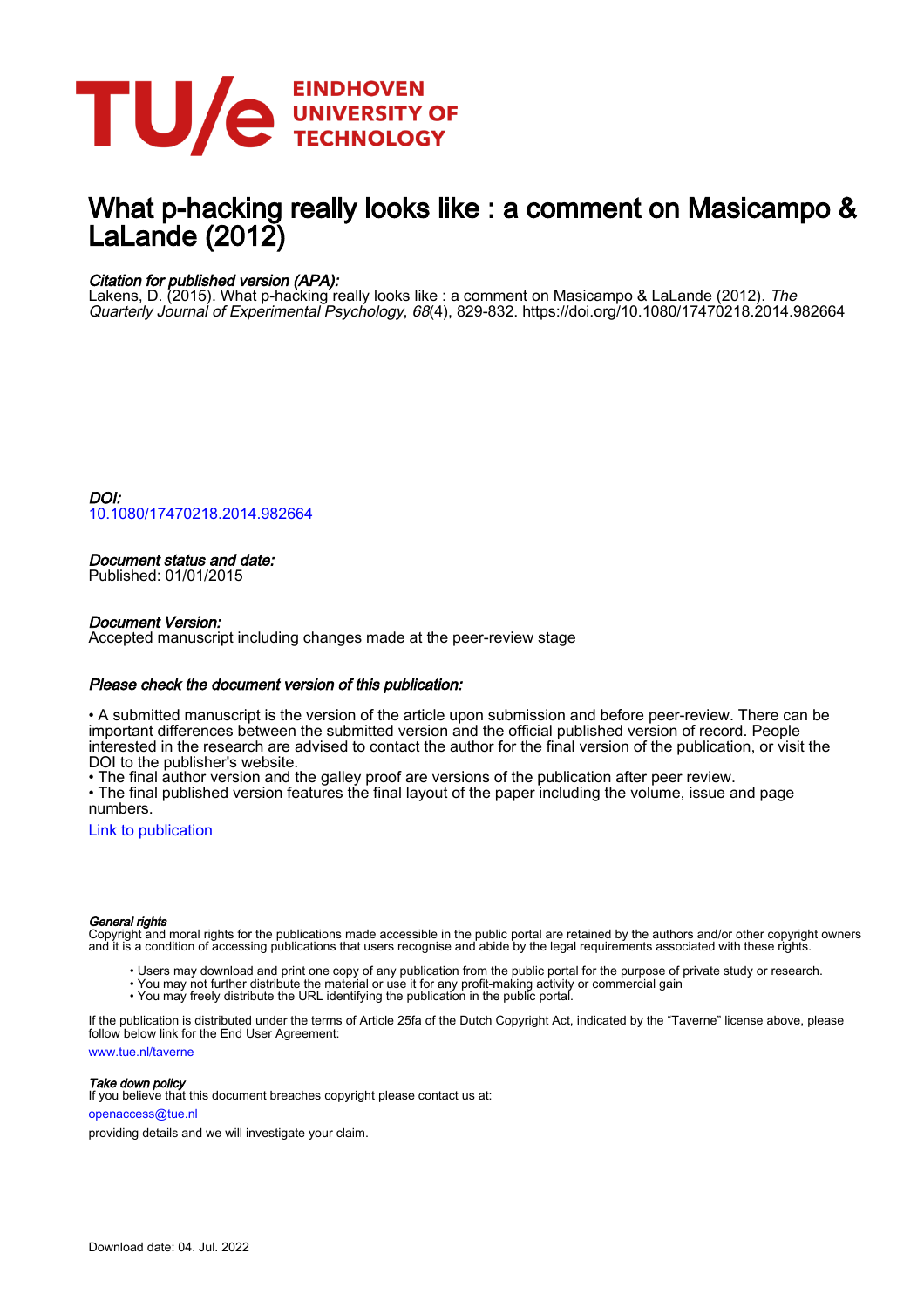# RUNNING HEAD: WHAT *P*-HACKING REALLY LOOKS LIKE

# **What** *p***-hacking really looks like: A comment on Masicampo & Lalande (2012)**

Daniël Lakens

Eindhoven University of Technology

Word Count: 1015 (without references and figure captions)

*In Press, Quarterly Journal of Experimental Psychology*

Keywords: Statistics; Statistical inference; Hypothesis testing.

*Author Note*: I'd like to thank E.J. Masicampo and Daniel Lalande for sharing their data, as well as providing answers to my questions. Thanks to Ryne Sherman for his *p*-hack code in R, and Nick Brown and Tal Yarkoni for comments and suggestions. All files required to reproduce the data in this article are available from<https://osf.io/ycag9/>

Correspondence can be addressed to Daniël Lakens, Human Technology Interaction Group, IPO 1.33, PO Box 513, 5600MB Eindhoven, The Netherlands. E-mail: D.Lakens@tue.nl.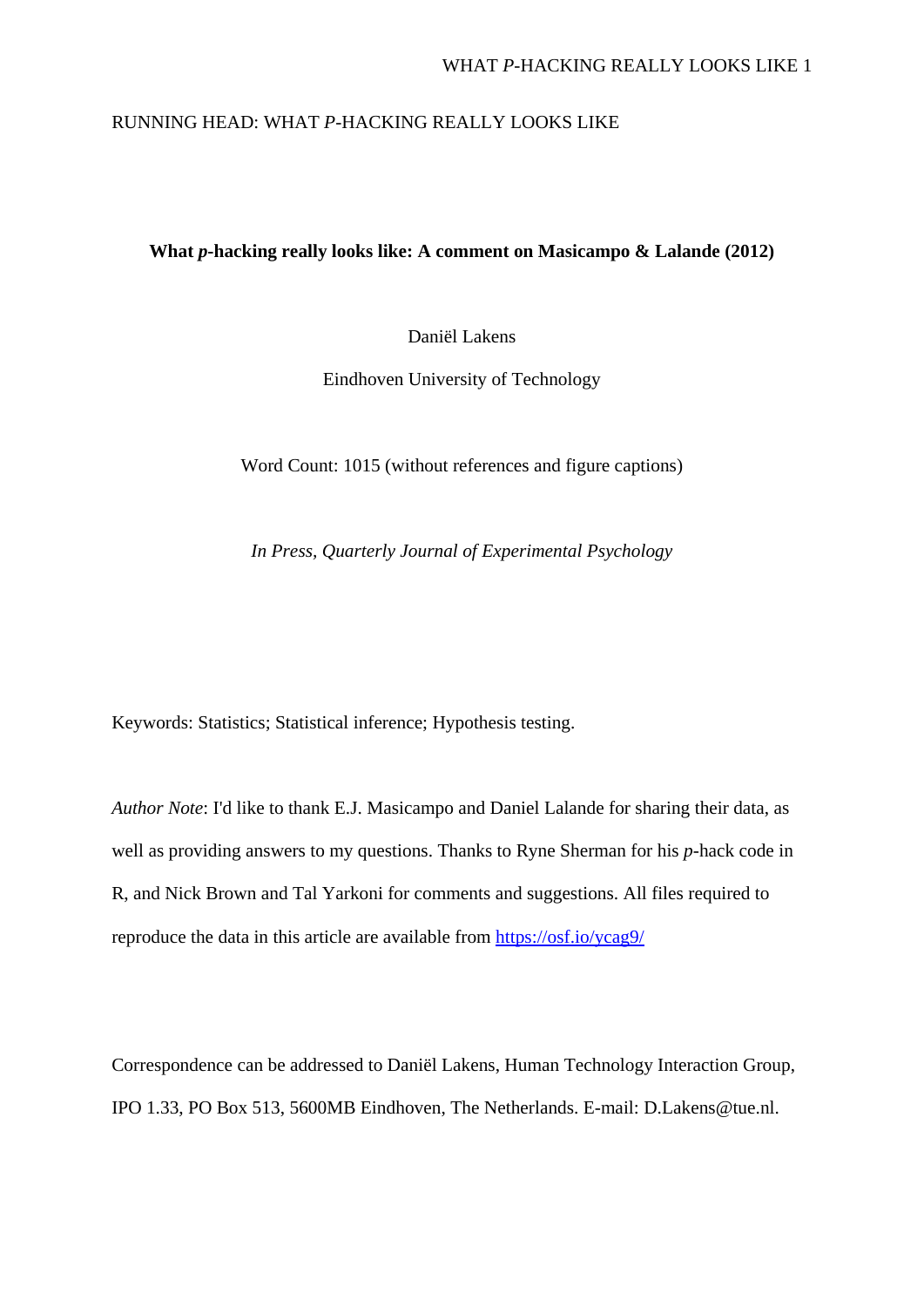Masicampo and Lalande (2012; M&L) assessed the distribution of 3627 exactly calculated *p*-values between 0.01 and 0.10 from 12 issues of three journals. The authors concluded that "The number of *p*-values in the psychology literature that barely meet the criterion for statistical significance (i.e., that fall just below .05) is unusually large". "Specifically, the number of *p*-values between .045 and .050 was higher than that predicted based on the overall distribution of *p*."

There are four factors that determine the distribution of *p*-values, namely the number of studies examining true effect and false effects, the power of the studies that examine true effects, the frequency of Type 1 error rates (and how they were inflated), and publication bias. Due to publication bias, we should expect a substantial drop in the frequency with which *p*-values above .05 appear in the literature. True effects yield a right-skewed *p-*curve (the higher the power, the steeper the curve, e.g., Sellke, Bayarri, & Berger, 2001). When the null-hypothesis is true the *p*-curve is uniformly distributed, but when the Type 1 error rate is inflated due to flexibility in the data-analysis, the *p-*curve could become left-skewed below *p*values of .05.

M&L (and others, e.g., Leggett, Thomas, Loetscher, & Nicholls, 2013) model *p*values based on a single exponential curve estimation procedure that provides the best fit of *p*-values between .01 and .10 (see Figure 3, right pane). This is not a valid approach because *p*-values above and below *p*=.05 do not lie on a continuous curve due to publication bias. It is therefore not surprising, nor indicative of a prevalence of *p*-values just below .05, that their single curve doesn't fit the data very well, nor that Chi-squared tests show the residuals (especially those just below .05) are not randomly distributed.

P-hacking does not create a peak in *p*-values just below .05. Actually, *p*-hacking does not even have to lead to a left-skewed *p-*curve. If you perform multiple independent tests in a study where the null-hypothesis is true the Type one error rate is substantially increased, but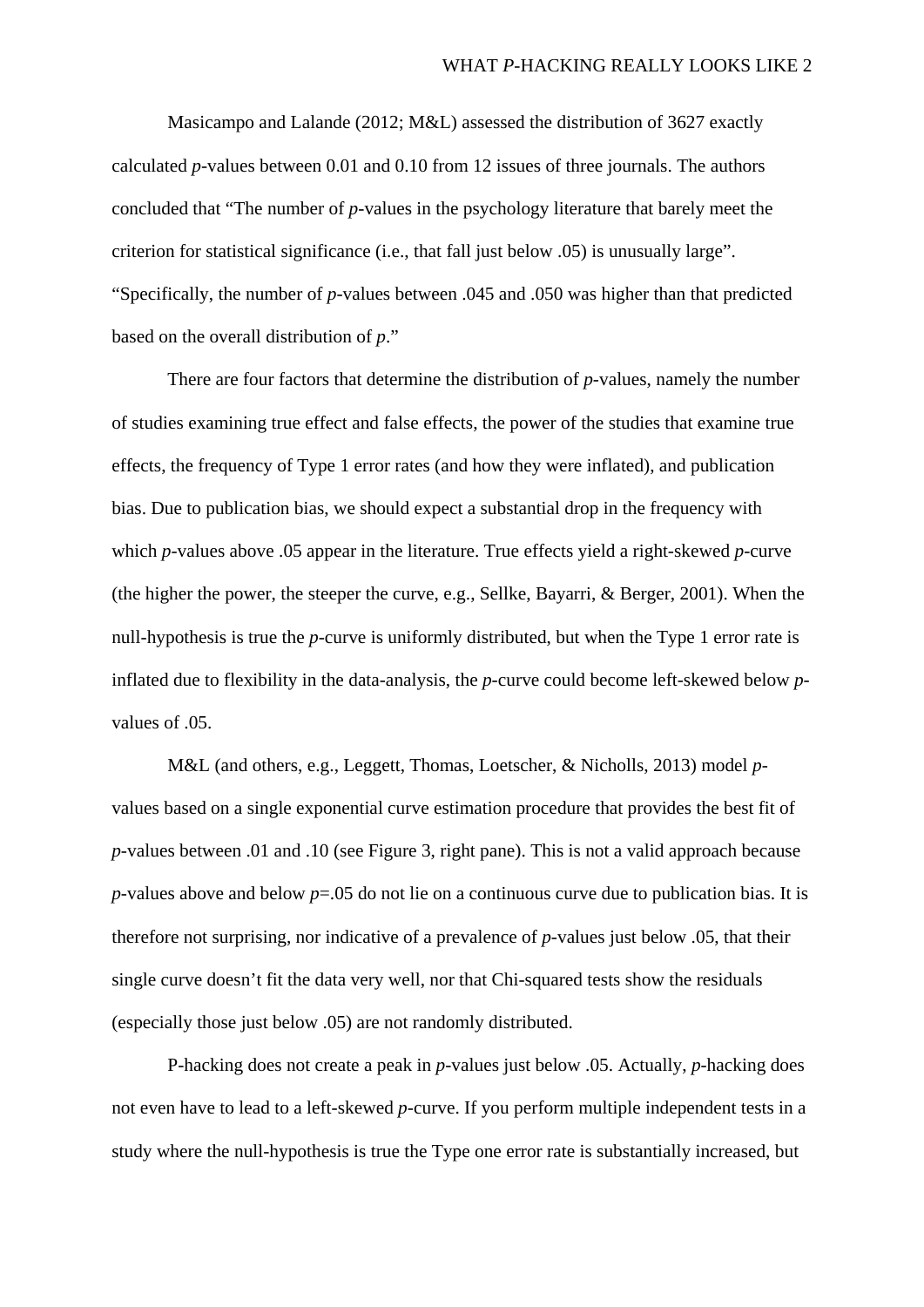the *p-*curve is uniform, as if you had performed 5 independent studies. The right skew (in addition to the overall increase in false positives) emerges through dependencies in the data in a repeated testing procedure, such as collecting data, performing a test, collecting additional data, and analyzing the old and new data together. In Figure 1 two multiple testing scenarios (comparing a single mean to up to 5 other means, or collecting additional participants up to a maximum of five times) are simulated 100000 times when there is no true effect (for details, see the supplementary material). Only 500 significant Type 1 errors should be observed in each bin without *p*-hacking, but we see an increase in false positives above 500 for most of the 10 bins.



*Figure 1*. *P-*curves under two scenarios of flexibility in the data analysis (for details, see supplementary material).

Identifying a prevalence of Type 1 errors in a large heterogeneous set of studies is, regrettably, even more problematic due to the *p-*curve of true effects. In Figure 2 (left) we see a *p-*curve of 100000 experiments with 50% power (for details, see supplementary material). Adding the 200000 experiments simulated above gives the *p-*curve on the right. Even when only 1/3rd of the studies examines a true effect with a meager 50% power, it is already impossible to observe a strong left-skewed distribution.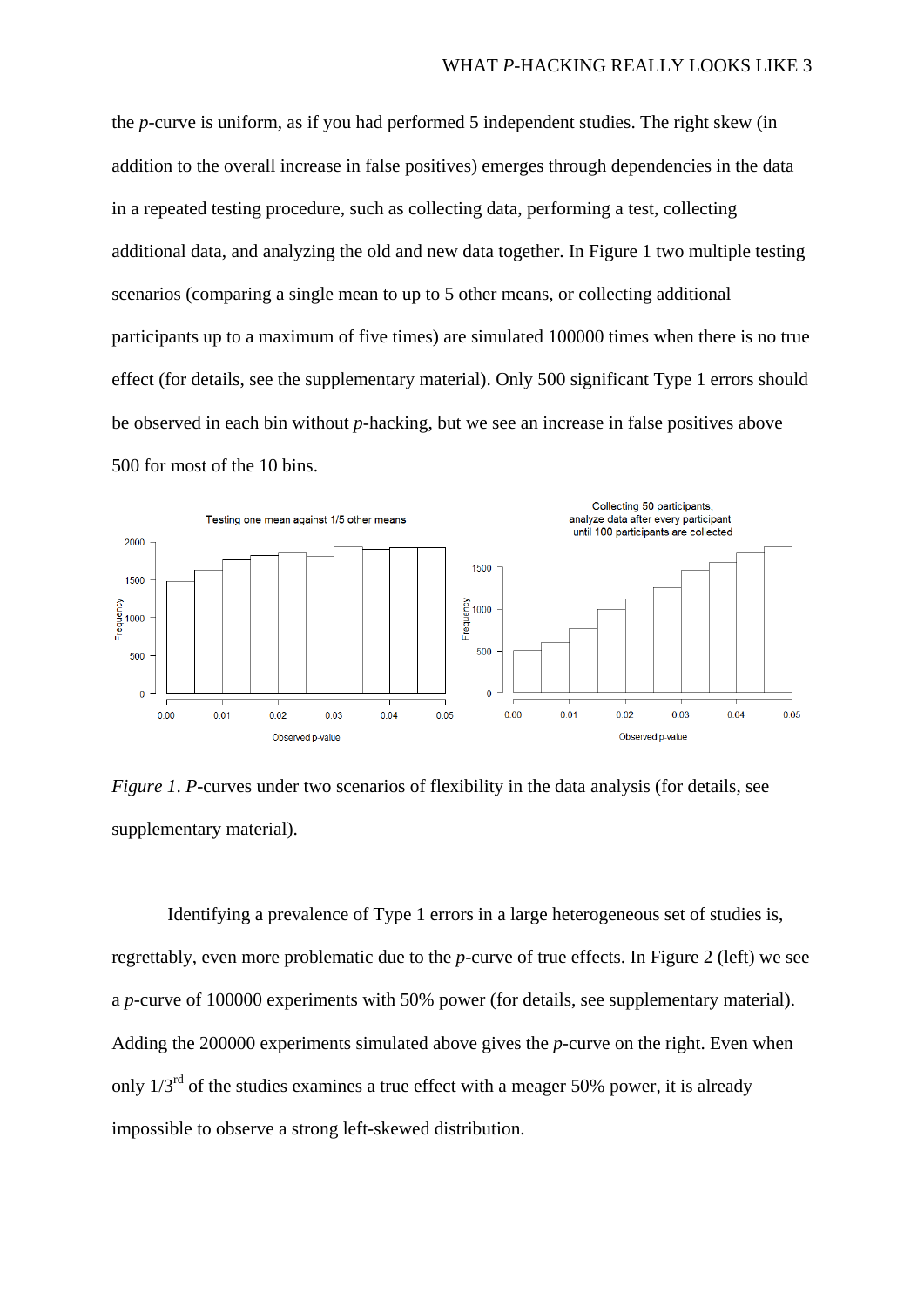

*Figure 2.* 100000 studies examining true effect with 50% power (left), supplemented with 200000 *p*-hacked studies (right).

Do frequencies of *p*-values just below *p*=.05 observed by M&L indicate extreme *p*hacking in a field almost devoid of true effects? No. The striking illustration of the prevalence of *p*-values in Psychological Science just below .05 (Figure 3, right, from M&L) from the blind rater is not apparent in the data coded (but not presented individually) by the authors themselves (Figure 3, left, re-analysis based on the data kindly provided by M&L). Similarly, the peak just below  $p=0.05$  observed in 2005 issues of JPSP coded by Leggett et al., (2013) and attributed to an increase in 'just significant' *p*-values over time does not replicate in the *p*-values M&L collected from 2007-2008 JPSP issues (see supplementary material). Clearly, more data is needed, and the reliability and reproducibility of the analysis of *p*curves can be improved by always publishing a *p*-curve disclosure table (see Simonsohn, Nelson, & Simmons, 2014).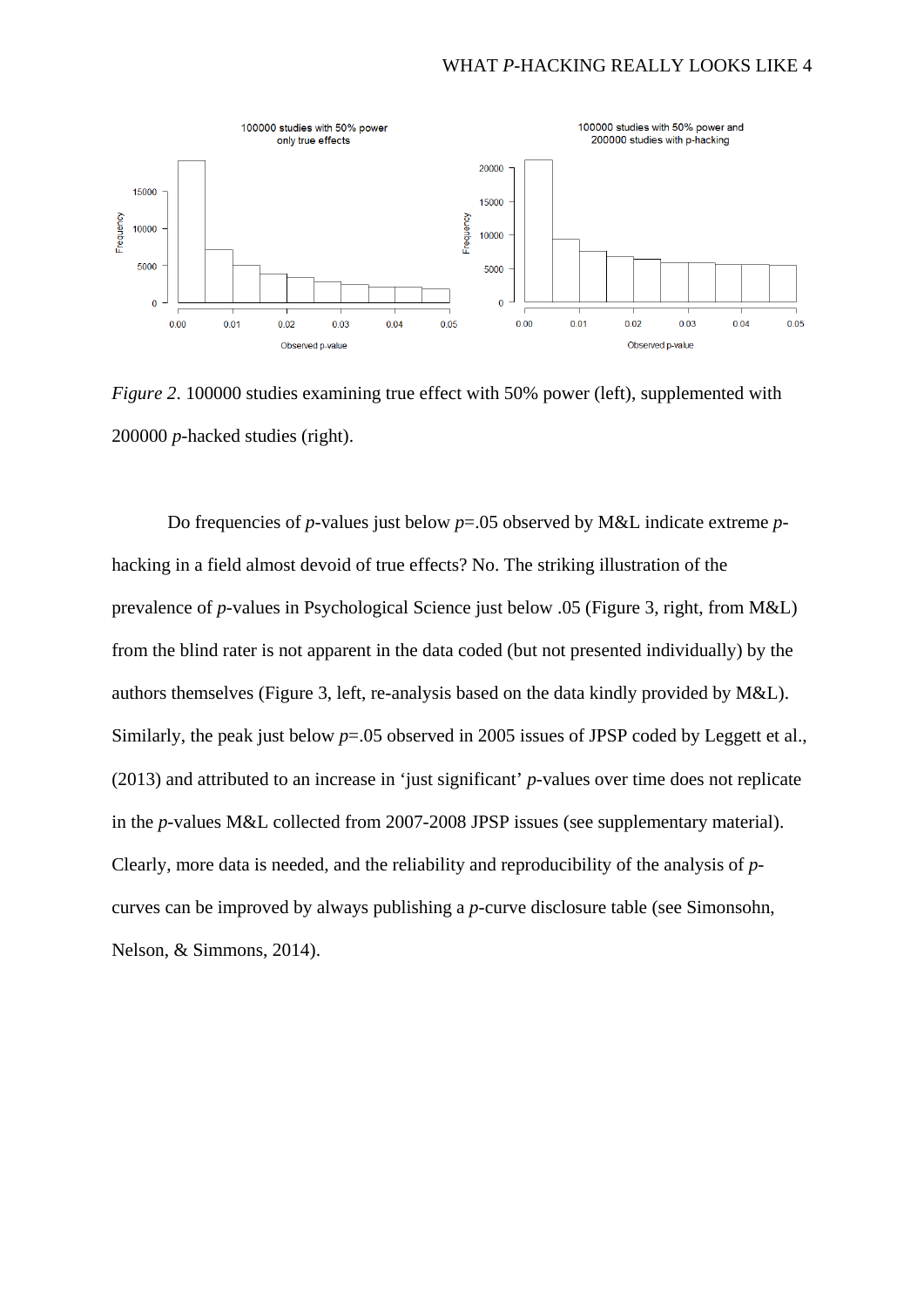

*Figure 3*. Re-analyzed *p-*curve for *p*-values from Psychological Science coded by M&L (left, reported together with *p*-values from JPSP and JEPG in Figure 1), and the *p*-curve for *p*values from Psychological Science coded by a blind rater, as reported in M&L Figure 2 (right).

There is also no evidence of a pre-valence of *p*-values just below .05 when analyzing all *p*-values collected by M&L. The authors find no peak when dividing the *p*-values in bins of .01, .005, or .0025, and there is only a slight increase in the .04875-.05 range, which might simply be random variation. Figure 4 (left) presents the outcome of a model of the *p-*curve based on power, publication bias, the Type 1 errors, and the relative frequency of studies examining true and false hypotheses (for details, see the supplementary materials). More research is needed to examine the most probable values for these parameters for specific research areas, but Figure 4 illustrates that these four parameters can in principle quite accurately simulate the *p-*curve observed by M&L based on all coded *p*-values (Figure 4, right). Based on this model, there seems to be a slight increase of *p*-values between .050– 0.055 - perhaps reflecting leniency towards studies that are almost statistically significant.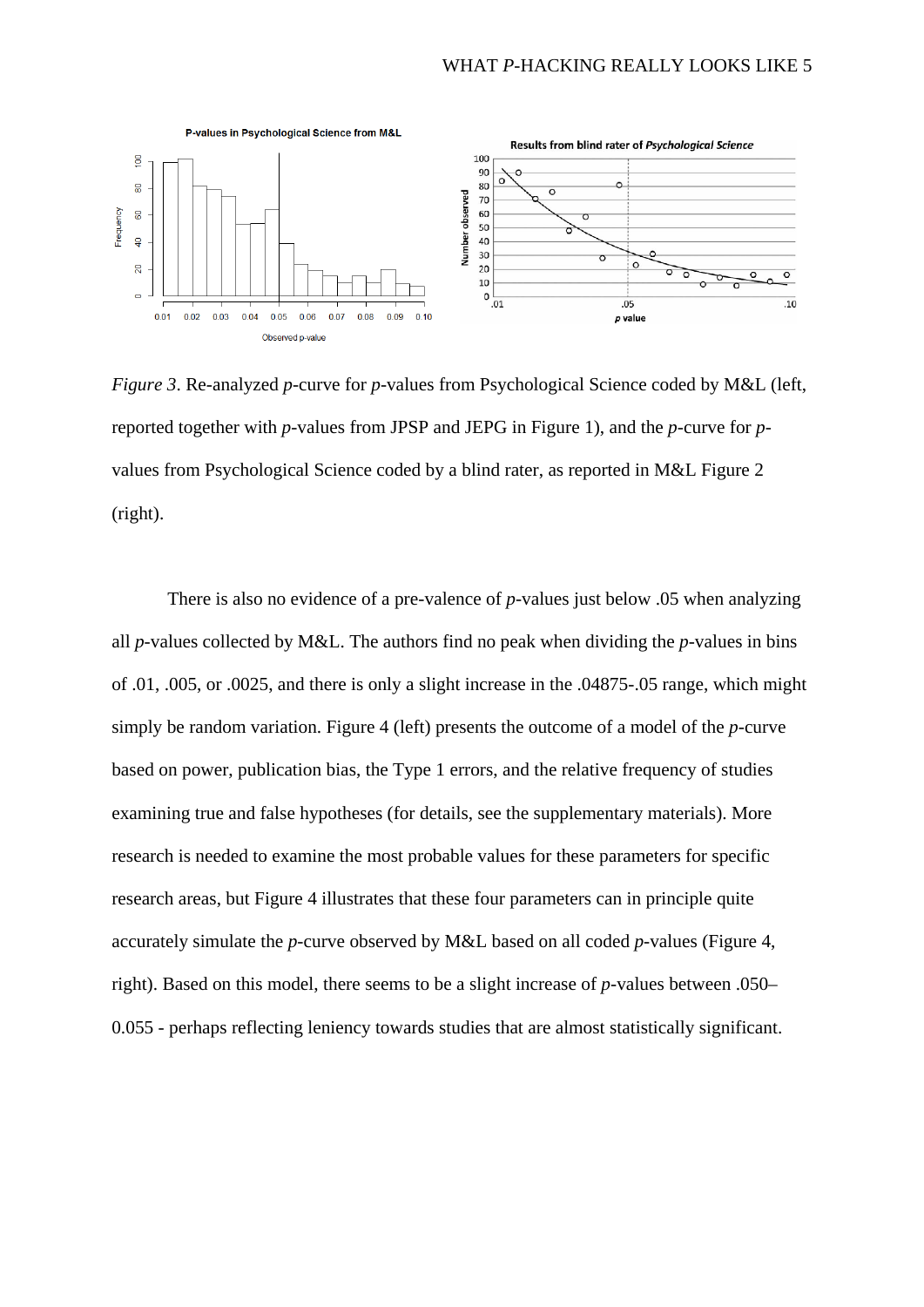# WHAT *P*-HACKING REALLY LOOKS LIKE 6



*Figure 4.* Simulated *p*-values (11000 studies with 41% power, removing half of the studies with a  $p > 0.05$ , and adding 844 false positives (left, see supplementary material) and all observed *p*-values by M&L (right)

Even though 844 of the 3907 *p*-values in Figure 4 are Type 1 errors (616 of which are only significant through *p*-hacking) there is no noticeable prevalence of *p*-values just below .05. Altogether, the evidence for a reliable peak of *p*-values just below  $p=0.05$  in the data collected by M&L is weak. Furthermore, looking for such a peak distracts from the fact that that *p*-hacking will lead to a much greater absolute increase in false positives between 0.01- 0.045 than between 0.045-0.05. It should be clear that *p*-hacking can be a big problem even when it is difficult to observe. Although the data by M&L do not indicate a surprising prevalence of *p*-values just below .05 when interpreted against a more realistic model of expected *p-*curves, there is a clear drop in expected *p*-values above .05, which is in line with the strong effect of publication bias on which *p*-values end up in the literature (see also Kühberger, Fritz, & Scherndl, 2014).

An alternative to attempting to point out *p*-hacking in the entire psychological literature is to identify left-skewed *p*-curves in small sets of more heterogeneous studies (i.e., where all studies examine a null-hypothesis that is true). Better yet, we should aim to control the Type 1 error rate for the findings reported in an article. Pre-registration and/or replication (e.g., Nosek & Lakens, 2014) are two approaches that can improve the reliability of findings.